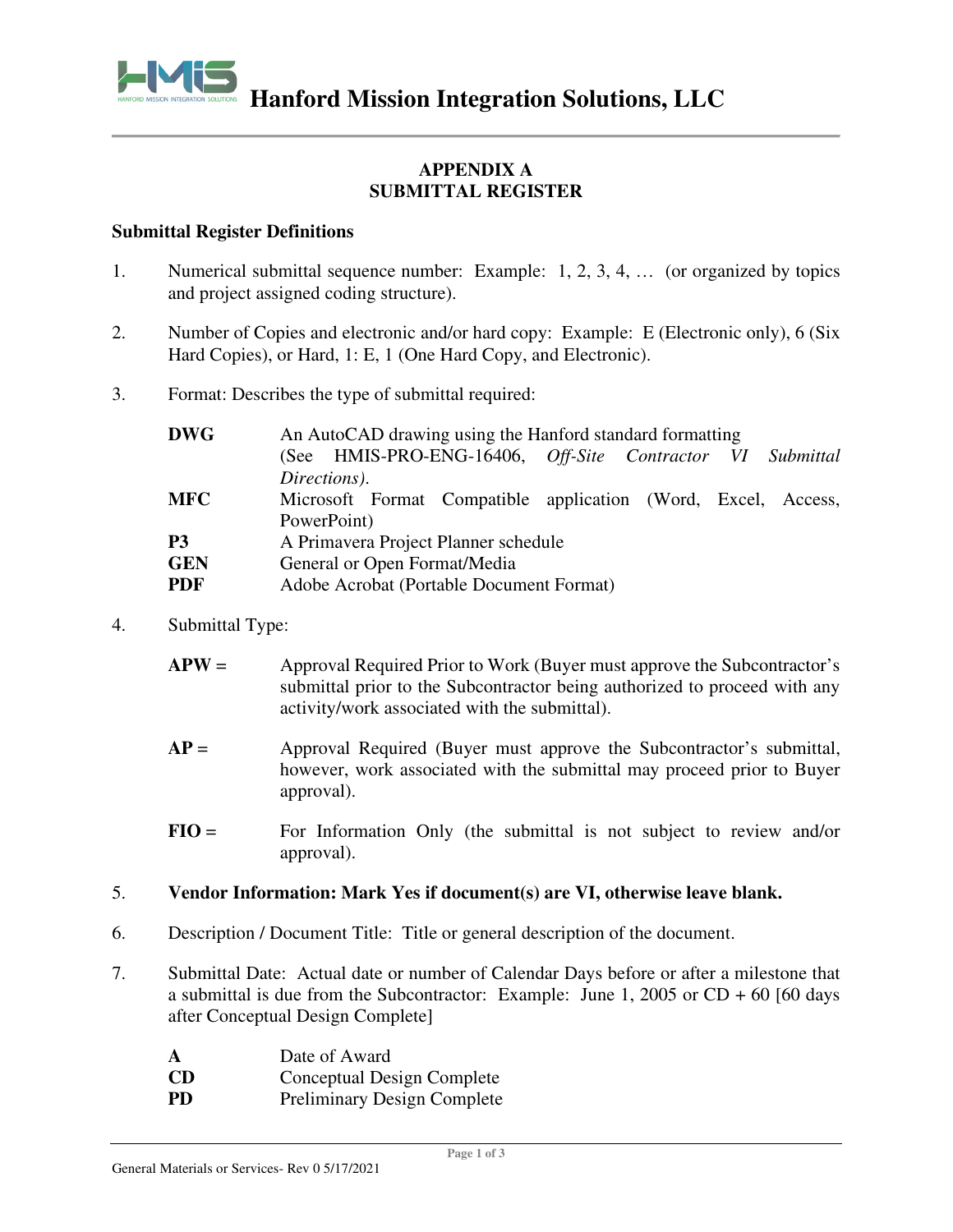

| <b>FD</b>      | Final Design Complete |
|----------------|-----------------------|
| M              | Mobilization          |
| $\mathbf{S}$ C | Start of Construction |

- **SC** Start of Construction<br> **EC** End of Construction **End of Construction**
- 8. Buyer Review Time (Work Days): Example: 3 Days
- 9. Subcontract Reference: Cross reference to the Subcontract requirement that defines this submittal: Example: SOW 3.1.2.
- 10. List personnel responsible for review and/or approval of submittal.